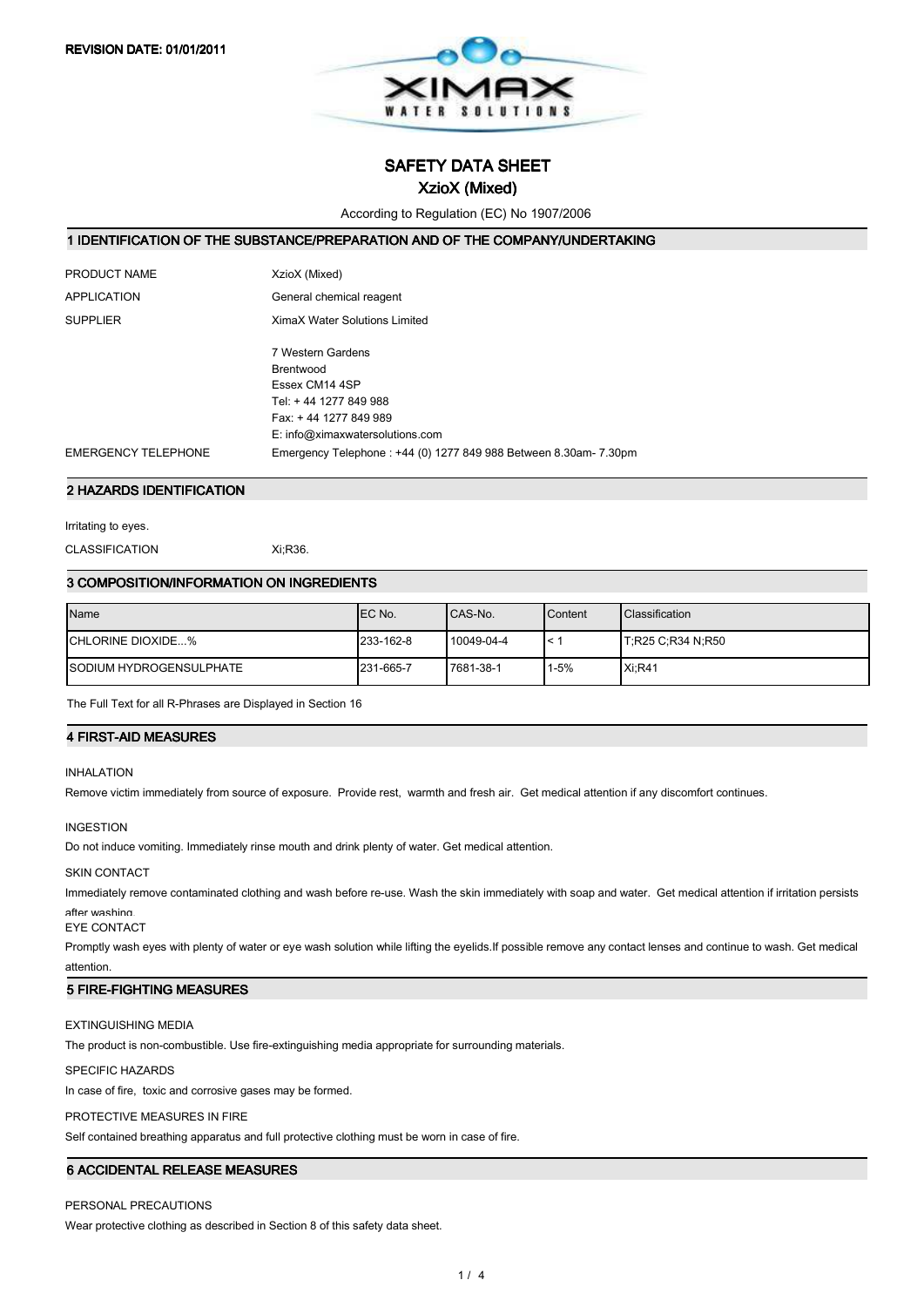# XzioX (Mixed)

## SPILL CLEAN UP METHODS

Small Spillages Mix with sand or other inert absorbent. Large Spillages Dam and absorb spillages with sand, earth or other inert material. Collect spillage in containers, seal securely and deliver for disposal according to local regulations. Containers with collected spillage must be properly labelled with correct contents and hazard symbol. Wash spillage site well with water and detergent, be aware of the potential for surfaces to become slippery. Wash thoroughly after

## 7 HANDLING AND STORAGE

#### USAGE PRECAUTIONS

dealing with a spillage.

Avoid inhalation of vapours/spray and contact with skin and eyes.

#### STORAGE PRECAUTIONS

Store in closed original container at temperatures between 15°C and 25°C. Store away from direct sunlight and moisture

#### STORAGE CLASS

Chemical storage.

## 8 EXPOSURE CONTROLS/PERSONAL PROTECTION

| Name               | Std        | TWA - 8 hrs |              | STEL - 15 min |              | <b>Notes</b> |
|--------------------|------------|-------------|--------------|---------------|--------------|--------------|
| ICHLORINE DIOXIDE% | <b>OES</b> | $0.1$ ppm   | $0.28$ mg/m3 | $0.3$ ppm     | $0.84$ mg/m3 |              |

#### ENGINEERING MEASURES

Provide adequate ventilation, including appropriate local extraction, to ensure that the defined workplace exposure limit is not exceeded. If vapours or mists are generated, work in a fume cupboard.

RESPIRATORY EQUIPMENT

Wear suitable respiratory protection if vapours or mists are generated.

#### HAND PROTECTION

Use protective gloves. Rubber, neoprene or PVC. Be aware that the liquid may penetrate the gloves. Frequent change is advisable. The most suitable glove must be chosen in consultation with the gloves supplier, who can inform about the breakthrough time of the glove material.

## EYE PROTECTION

Wear approved safety goggles.

## OTHER PROTECTION

Wear suitable protective clothing as protection against splashing or contamination. Provide eyewash station and safety shower. If there is a risk of splashing then wear a face shield.

HYGIENE MEASURES

Wash at the end of each work shift and before eating, smoking and using the toilet. Wash promptly if skin becomes wet or contaminated. Promptly remove any clothing that becomes wet or contaminated. When using do not eat, drink or smoke.

#### 9 PHYSICAL AND CHEMICAL PROPERTIES

| APPEARANCE         | Liguid                |
|--------------------|-----------------------|
| <b>COLOUR</b>      | Yellowish             |
| <b>ODOUR</b>       | Chlorine.             |
| <b>SOLUBILITY</b>  | Miscible with water.  |
| BOILING POINT (°C) | Approx. 100 760 mm Hg |

## 10 STABILITY AND REACTIVITY

**STABILITY** Stable under normal temperature conditions.

CONDITIONS TO AVOID Avoid heat.

MATERIALS TO AVOID

Acids. Bases. Oxidising agents.

# HAZARDOUS DECOMPOSITION PRODUCTS

Hydrogen chloride (HCl).

## 11 TOXICOLOGICAL INFORMATION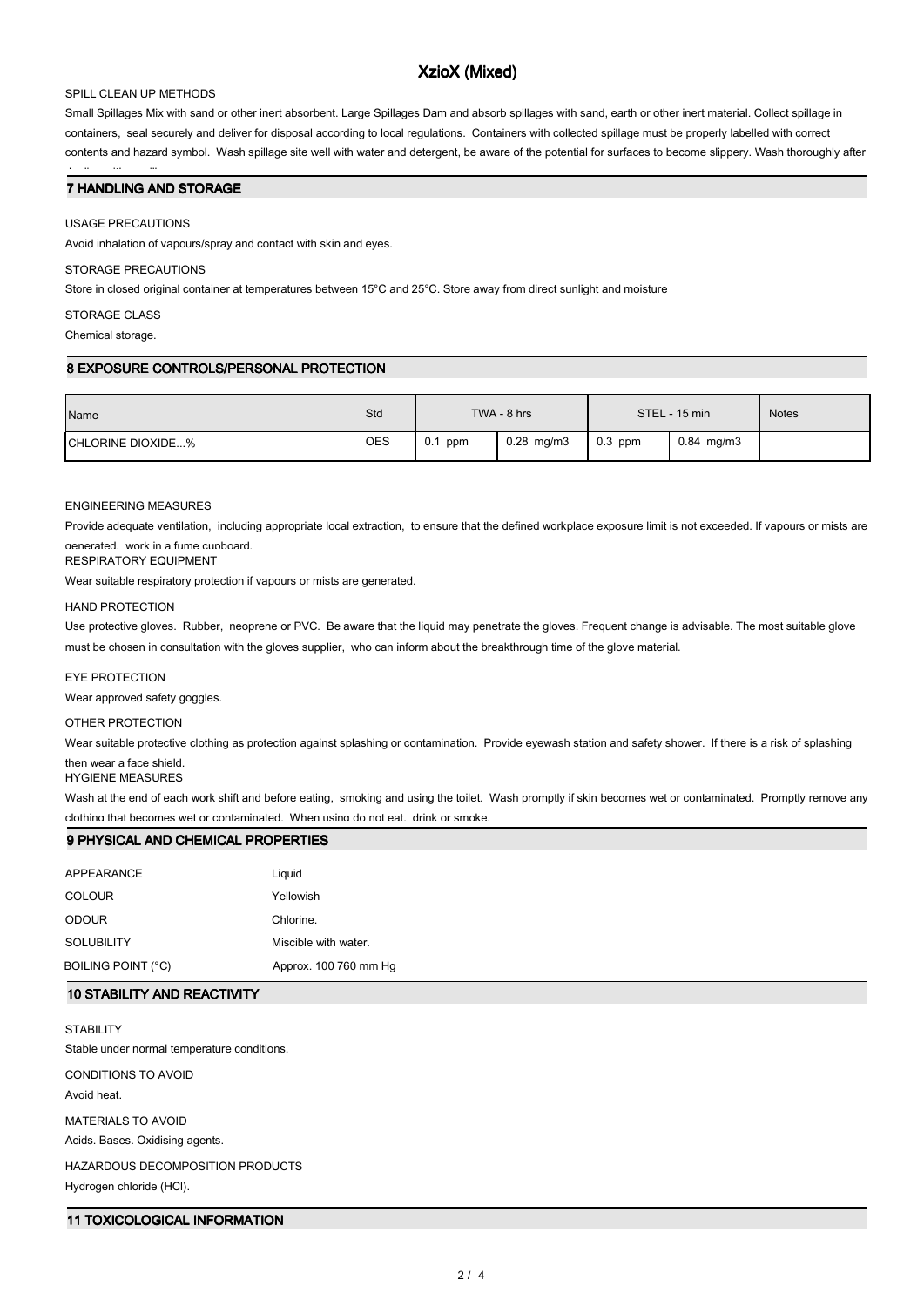#### REVISION DATE: 18/06/2009

## XzioX (Mixed)

# INHALATION

Vapours may irritate throat and respiratory system and cause coughing.

INGESTION

May cause irritation of the mouth, oesophagus and gastrointestinal tract.

SKIN CONTACT

May irritate the skin.

EYE CONTACT

Irritating to eyes.

## 12 ECOLOGICAL INFORMATION

#### **ECOTOXICITY**

Although not classified as environmentally hazardous, harmful effects cannot be excluded in the event of improper handling or disposal.

MOBILITY

The product is soluble in water.

#### 13 DISPOSAL CONSIDERATIONS

#### DISPOSAL METHODS

Dispose of waste and residues in accordance with local authority requirements.

## 14 TRANSPORT INFORMATION

GENERAL The product is not covered by international regulation on the transport of dangerous goods (IMDG, IATA, ADR/RID).

No transport warning sign required.

#### 15 REGULATORY INFORMATION

| LABELLING |  |
|-----------|--|
|-----------|--|

|                       | Irritant        |                                                                                               |
|-----------------------|-----------------|-----------------------------------------------------------------------------------------------|
| <b>RISK PHRASES</b>   |                 |                                                                                               |
|                       | R36             | Irritating to eyes.                                                                           |
| <b>SAFETY PHRASES</b> |                 |                                                                                               |
|                       | S <sub>25</sub> | Avoid contact with eyes.                                                                      |
|                       | S <sub>26</sub> | In case of contact with eyes, rinse immediately with plenty of water and seek medical advice. |
|                       | S60             | This material and its container must be disposed of as hazardous waste.                       |

#### STATUTORY INSTRUMENTS

Chemicals (Hazard Information and Packaging) Regulations. Control of Substances Hazardous to Health.

APPROVED CODE OF PRACTICE

Classification and Labelling of Substances and Preparations Dangerous for Supply. COSHH essentials: Easy steps to control chemicals. Control of Substances Hazardous to Health Regulations.

GUIDANCE NOTES

Workplace Exposure Limits EH40. Introduction to Local Exhaust Ventilation HS(G)37.

#### NATIONAL REGULATIONS

Control of Substances Hazardous to Health Regulations 2002 (as amended)

## 16 OTHER INFORMATION

REVISION COMMENTS This is first issue. REVISION DATE 18/06/2009 REV. NO./REPL. SDS GENERATED 1